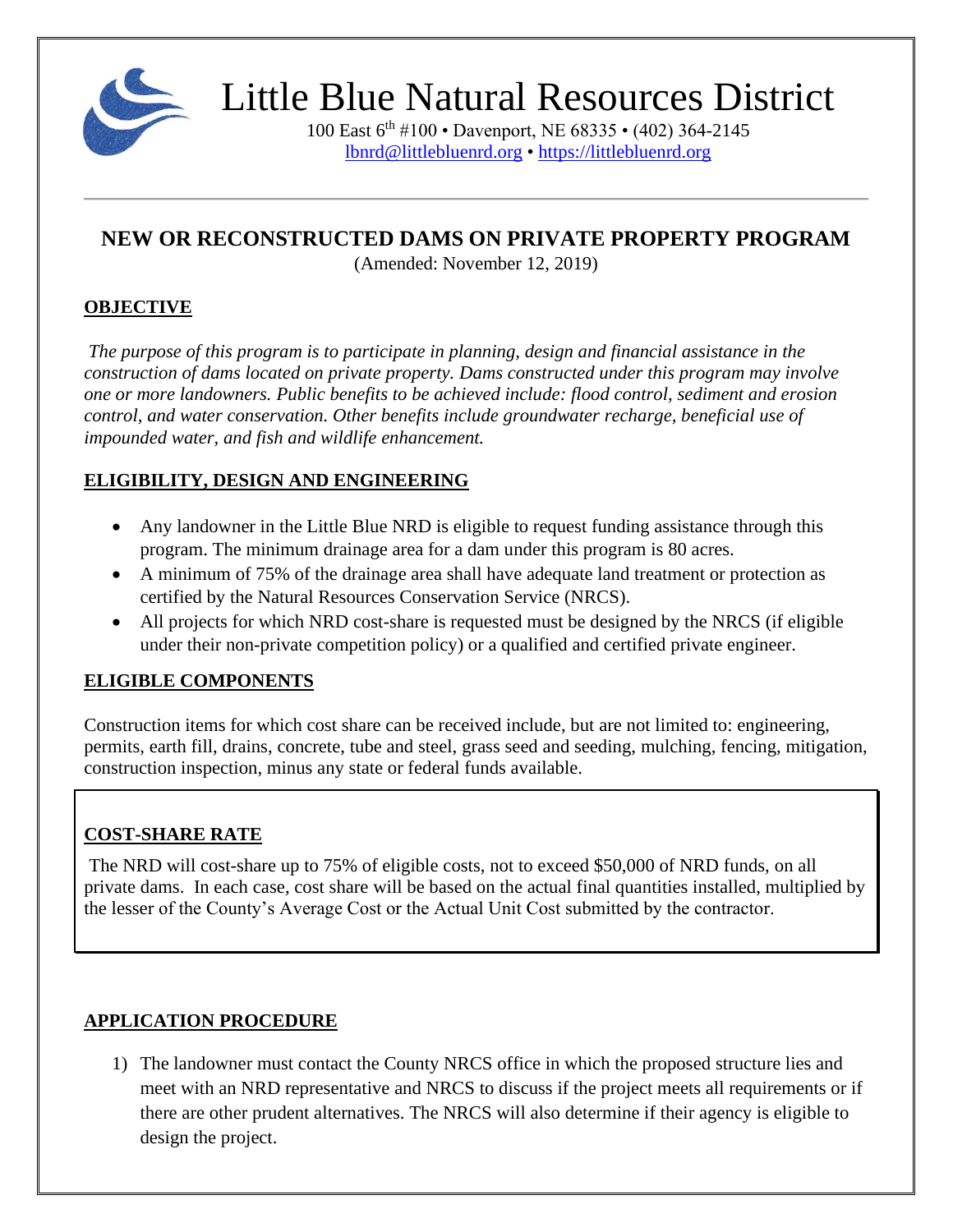New or Reconstructed Dams on Private Property Program

- 2) The NRCS and NRD staff will conduct a site inspection. When performing the initial site assessment, it is recommended the Inventory and Evaluation form be used to assist in inventorying the proposed solutions and resources concerns. Resource concerns include but are not limited to erosion prevention and control, flood prevention and control, soil conservation, water supply for beneficial use, development-management-utilization and conservation of groundwater and surface water, pollution control, waste control, drainage improvement, development and management of fish and wildlife habitat, development and management of recreational and park facilities, and forestry/range management. After identifying resource concerns and determining if a Dam is an effective conservation practice to address those concerns, eligibility of the proposed project must be determined using the LBNRD's Dam Program criteria. An initial concept plan is developed as part of this step.
- 3) Determination by NRCS that any structure that will require more than 60 working days of NRCS time equivalent of a USACE 404, or DNR permits (approximately 300 acres of drainage area) the project must be contracted to a private engineering firm. (NRCS non-private competition policy.) If a private engineering firm will be used, the landowner will be responsible for contacting a licensed engineer. The NRCS engineer or private engineer will develop a preliminary design, cost estimate, and will identify all relevant or required permits.
- 4) The project cost estimate will be presented to the Projects and Planning Committee for review and recommendations. Committee recommendations will be presented to the NRD Board of Directors for project approval. Once the project has been approved, the engineering and design work may proceed. After project approval, the landowner is responsible for all project design costs and construction. NRD will reimburse up to and not to exceed 75%.
	- a. Design work will meet all NRCS technical specifications according to Conservation Practice Standard 378 (Pond).
	- b. The landowner will pay for engineering fees charged as the project progresses and submit claims to the NRD. The landowner may request the technical assistance payment at the completion of the engineering design phase.
- 5) Once the final design is completed, the landowner may request cost-share reimbursement up to 50% of the design.
	- a. At the completion of the design process the landowner will be provided complete set of plans and a list of construction items and quantities for the project from the NRCS, or engineer.
	- b. **The Landowner is responsible for soliciting bids and is encouraged to contact at least three contractors to establish the maximum cost-share.** Sealed bids will be provided to the NRD prior to the projects and planning committee meeting. The bids will be opened at the meeting. Recommendation for the lowest bid will be taken to the Board of Directors. The NRD will notify the NRCS (or engineer) that bids have been received and the project is ready for construction.
	- c. **If three bids can't be obtained, the board will accept the lowest bids of those received for the dam project**.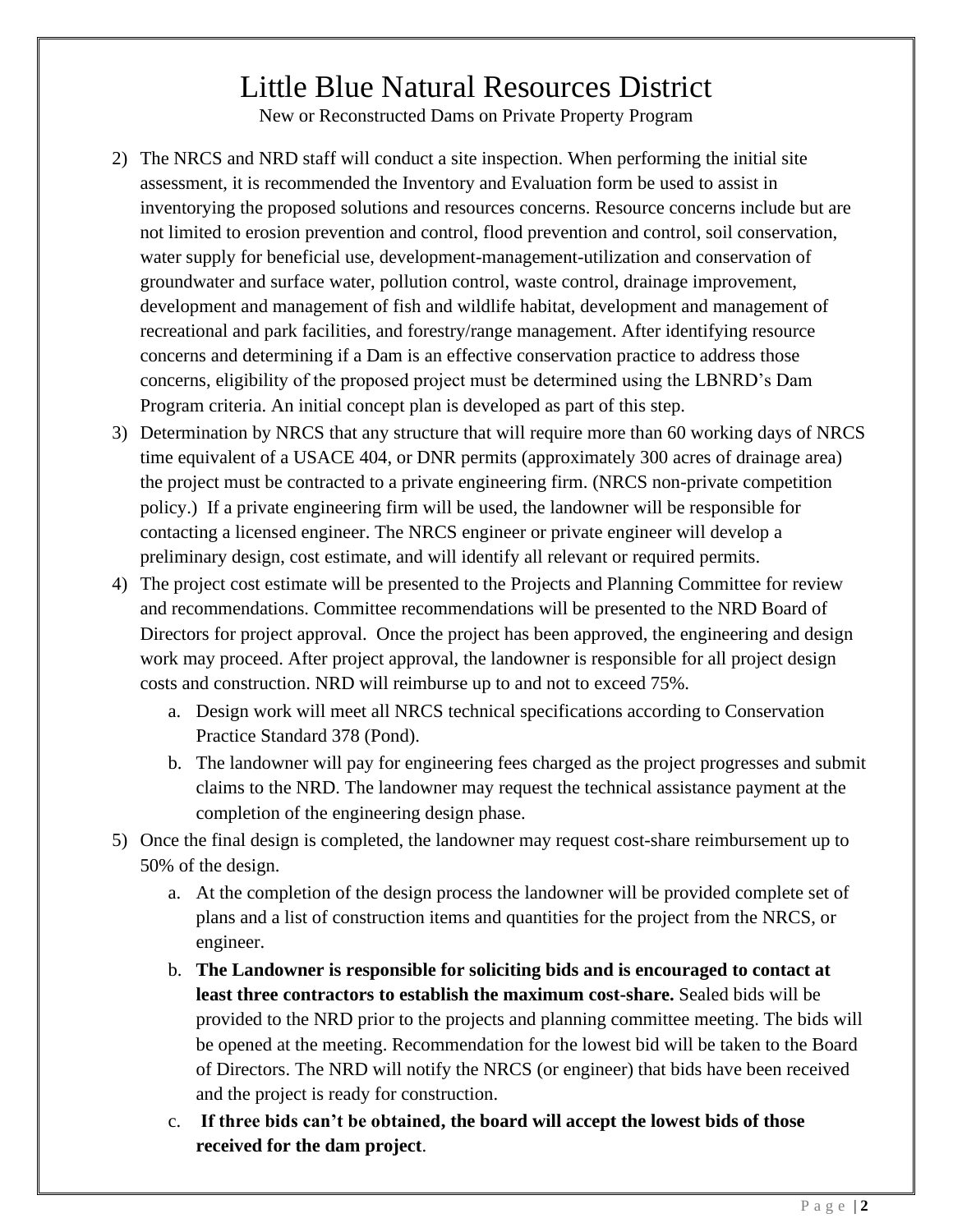New or Reconstructed Dams on Private Property Program

- 6) After the lowest bid approval, a notice to proceed will be sent to the landowner to coordinate the construction commencement. \**Project is to be completed within 1 year of completion of engineer's final design.*
- 7) The landowner can request reimbursement for construction once the project is certified as complete by the engineer. Final payment will be authorized by the Board and issued to the landowner(s) as soon as the structure has received final inspection from the NRCS or private engineering firm and the Project Agreement is signed and returned to the NRD. This final payment will total 75% of the total project cost, including engineering, not to exceed \$50,000.

### **COST OVER-RUNS**

The NRD Board's action will generally authorize cost-share based on the estimated cost of construction, plus 5% over-run amount. Any job which is expected to exceed the approved amount must be presented to the NRD, and receive approval, before payment could be considered for such expenses.

### **EASEMENTS**

All easements required for construction or storage on neighboring land tracts, will be the responsibility of the landowner. If payment is required for such easements, those costs are not eligible for District costshare. *All easements must be acquired before construction begins.*

#### **PERMITS**

The landowner will be responsible for obtaining necessary permits for construction and impoundment of water. The costs of the permits will be considered eligible project costs.

#### **AGREEMENT**

Before receiving payment, the cooperator must be willing to sign a 25-year agreement stating that the project will not be removed, altered or modified to lessen its effectiveness without the consent of the district. If removal, alteration or modifications occur which lessen the project's effectiveness or reduce the natural resources benefits for which cost-share was received during the agreement term, the landowner will be required to reimburse the District for a prorated share of the project costs calculated on the years of service provided by the structure.

#### **OPERATION AND MAINTENANCE**

The District will provide guidance for the proper operation and maintenance of dams constructed under this program. The landowner is fully responsible for the proper care and maintenance of the project after its completion.

The district policy outlined heretofore shall be the general policy of the district, however when unusual circumstances dictate, the district may modify their financial contribution to these flood control structures.

The directors of the Little Blue Natural Resources District originally approved this Policy Statement on October 28, 1975. Subsequent amendments are listed below:

Amended: May 31, 1977 **Amended: June 27, 1995**